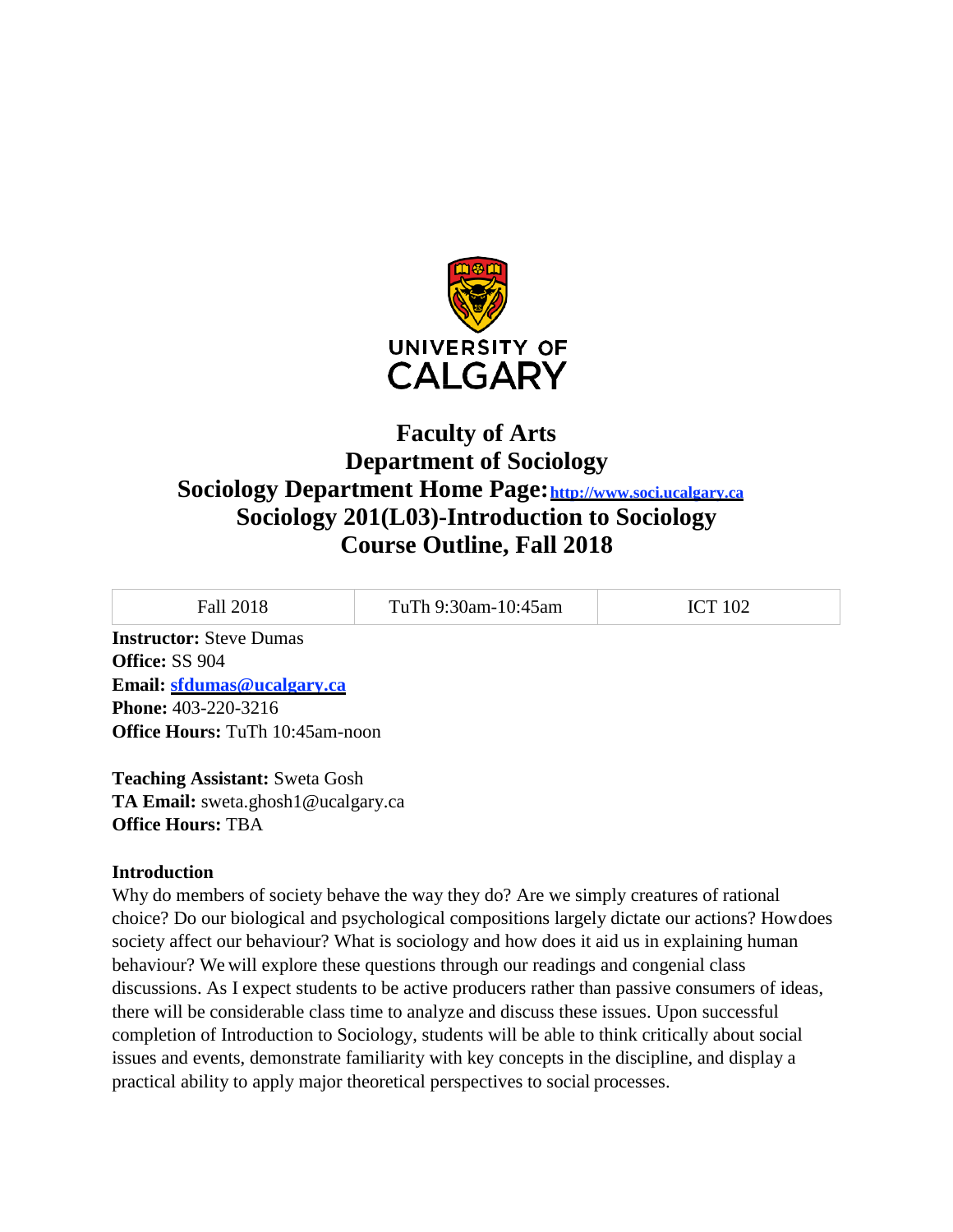## **Objectives/Learning Outcomes**

It is expected that students in Introduction to Sociology will be able to:

- 1. Outline the five general sociological perspectives (functionalism, conflict theory, symbolic interactionism, feminisms, and post-structuralism) and apply them tosocial interactions and structures.
- 2. Differentiate between micro-level, macro-level, and global-level sociologicalapproaches.
- 3. Explain the epistemological bases of different types of sociological knowledge andthe basic methods used to generate knowledge.
- 4. Outline the most prominent explanations on how socialization and culture form oursocial selves.
- 5. Explain how social stratification, "race" and ethnicity, and sex and gender affect social opportunities.
- 6. Differentiate how the classic sociological thinkers approached religion in society.
- 7. Briefly outline the main sociological explanations influencing involvement in crimeand deviance.
- 8. Identify the main ways in which urbanization, population, and the environment are changing our social world.
- 9. Assess the possibilities for inducing positive social change.

# **Required Text**

For this class, we will use the following package available in hard copy or electronic form:

Brym, R.J. (Ed.). (2017). *New society* (8th ed.). Toronto: Nelson. Brym, R.J. (Ed.). (2014). *Society in question* (7th ed.). Toronto: Nelson.

The latest versions of these books are recommended. There have been important changes to the latest edition of *New society* and significant changes to *Society in question*. If students choose to utilize an older edition of either book, it is their responsibility to identify all revisions. Please note that there are electronic copies of these books through Nelson Publishing. This comprehensive collection of readings will address the issues identified above in the introduction. Students will be expected to carefully consider each assigned reading before class and make use of slide show notes available on D2L. Please realize that these files do not represent an exhaustive set of notes and are not an alternative to regularly attending classes.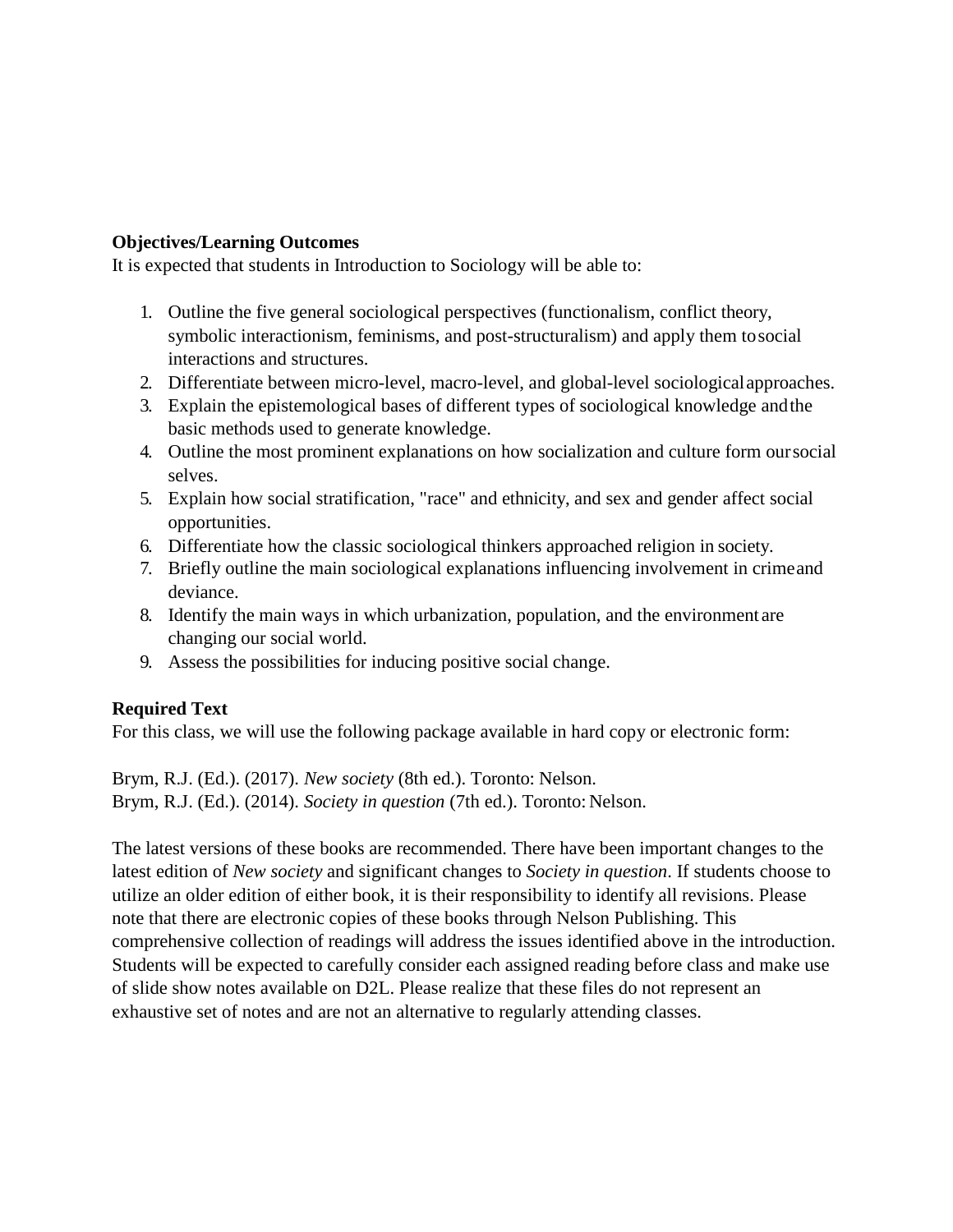## **Evaluation**

There are three requirements to complete in this course.

| Mid-Term Examination I   | 30% | Oct9                              |
|--------------------------|-----|-----------------------------------|
| Mid-Term Examination II  | 30% | Nov 1                             |
| <b>Final Examination</b> | 40% | <b>Scheduled by Registrar TBA</b> |

The first mid-term examination will take place on Oct 9th at 9:30am in our regular lecture theatre. The second mid-term examination will take place on November 1st at 9:30am in our regular lecture theatre. The final examination will be announced by the Registrar's Office. Examinations are **not cumulative**. Examinations will be in multiple choice and true-false format. All lecture and reading material is subject to evaluation. Therefore, it is important that students attend all classes and examine every reading in order to meet the demands of this course.

## **Grading Scale:**

Letter grades will be assigned and submitted to the registrar based on the following scale:

| Grade          | <b>Percent range</b> | <b>Grade Point Value</b> | <b>Description</b>                       |
|----------------|----------------------|--------------------------|------------------------------------------|
| $A+$           | $96 - 100\%$         | 4.0                      | Outstanding performance                  |
| $\mathbf{A}$   | $90 - 95.99\%$       | 4.0                      | Excellent-superior performance           |
| $A-$           | $85 - 89.99\%$       | 3.7                      |                                          |
| $B+$           | $80 - 84.99\%$       | 3.3                      |                                          |
| B              | $75 - 79.99\%$       | 3.0                      | Good – clearly above average performance |
| $\mathbf{B}$ - | $70 - 74.99\%$       | 2.7                      |                                          |
| $C+$           | $67 - 69.99\%$       | 2.3                      |                                          |
| $\mathbf C$    | $63 - 66.99\%$       | 2.0                      | Satisfactory - basic understanding       |
| $C -$          | $59 - 62.99\%$       | 1.7                      |                                          |
| $D+$           | $55 - 58.99\%$       | 1.3                      |                                          |
| D              | $50 - 54.99%$        | 1.0                      | Minimal pass - marginal performance      |
| F              | $<$ 50%              | $\overline{0}$           | unsatisfactory performance               |

The grades for a course component may be scaled to maintain equity among sections and to conform to departmental norms.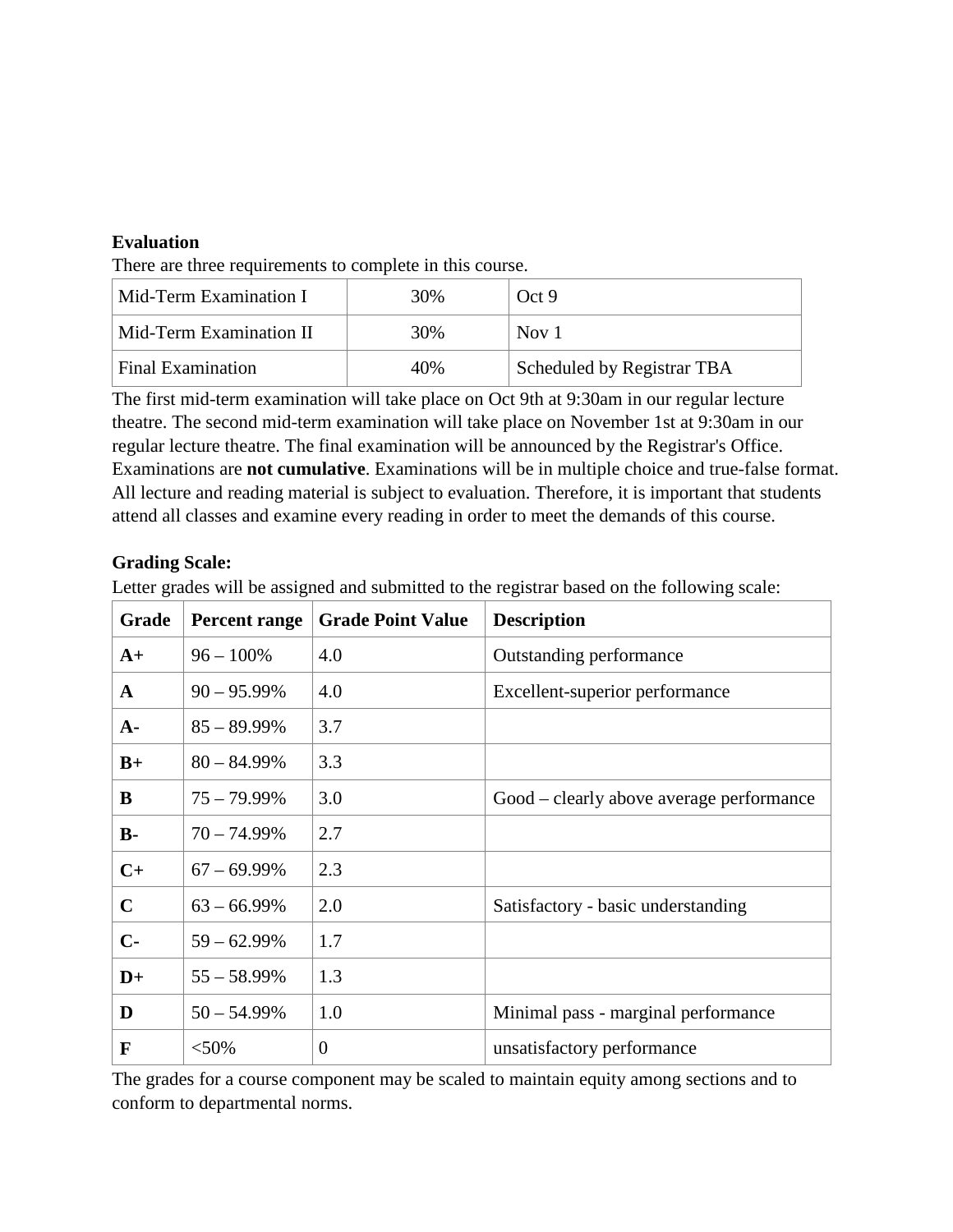# **Reading/Class Schedule**

Before reviewing the schedule below, please be aware that it is expected to be flexible. Some topics may require more time than scheduled. Students should ensure that they have completed the readings before each class.

| Date         | <b>Topic</b>                   | <b>Chapters to have read</b><br><b>NS=New Society</b><br><b>SIQ=Society in Question</b> |
|--------------|--------------------------------|-----------------------------------------------------------------------------------------|
| September 6  | Review outline                 | None                                                                                    |
| September 11 | What is sociology?             | NS=1, SIQ=1,2, 5                                                                        |
| September 13 | What is sociology?             | NS=1, SIQ=1, 2, 5                                                                       |
| September 18 | How to do sociology            | $NS=2$                                                                                  |
| September 20 | How to do sociology            | $NS=2$                                                                                  |
| September 25 | Socialization                  | $NS=4$                                                                                  |
| September 27 | Socialization                  | $NS=4$                                                                                  |
| October 2    | Culture                        | NS=3, SIQ=8, 9                                                                          |
| October 4    | Culture                        | $NS=3$ , $SIQ=8$ , $9$                                                                  |
| October 9    | <b>Mid-term examination I</b>  | Based on all readings and<br>lecture material above                                     |
| October 11   | Stratification                 | NS=7, SIQ=10, 11                                                                        |
| October 16   | Stratification                 | NS=7, SIQ=10, 11                                                                        |
| October 18   | "Race" and ethnicity           | NS=9, SIQ=12, 13                                                                        |
| October 23   | "Race" and ethnicity           | NS=9, SIQ=12, 13                                                                        |
| October 25   | Sex and gender                 | NS=5, SIQ=15, 16                                                                        |
| October 30   | Sex and gender                 | NS=5, SIQ=15, 16                                                                        |
| November 1   | <b>Mid-term examination II</b> | Based on all readings and<br>lecture material above                                     |
| November 6   | Religion                       | $NS=14$                                                                                 |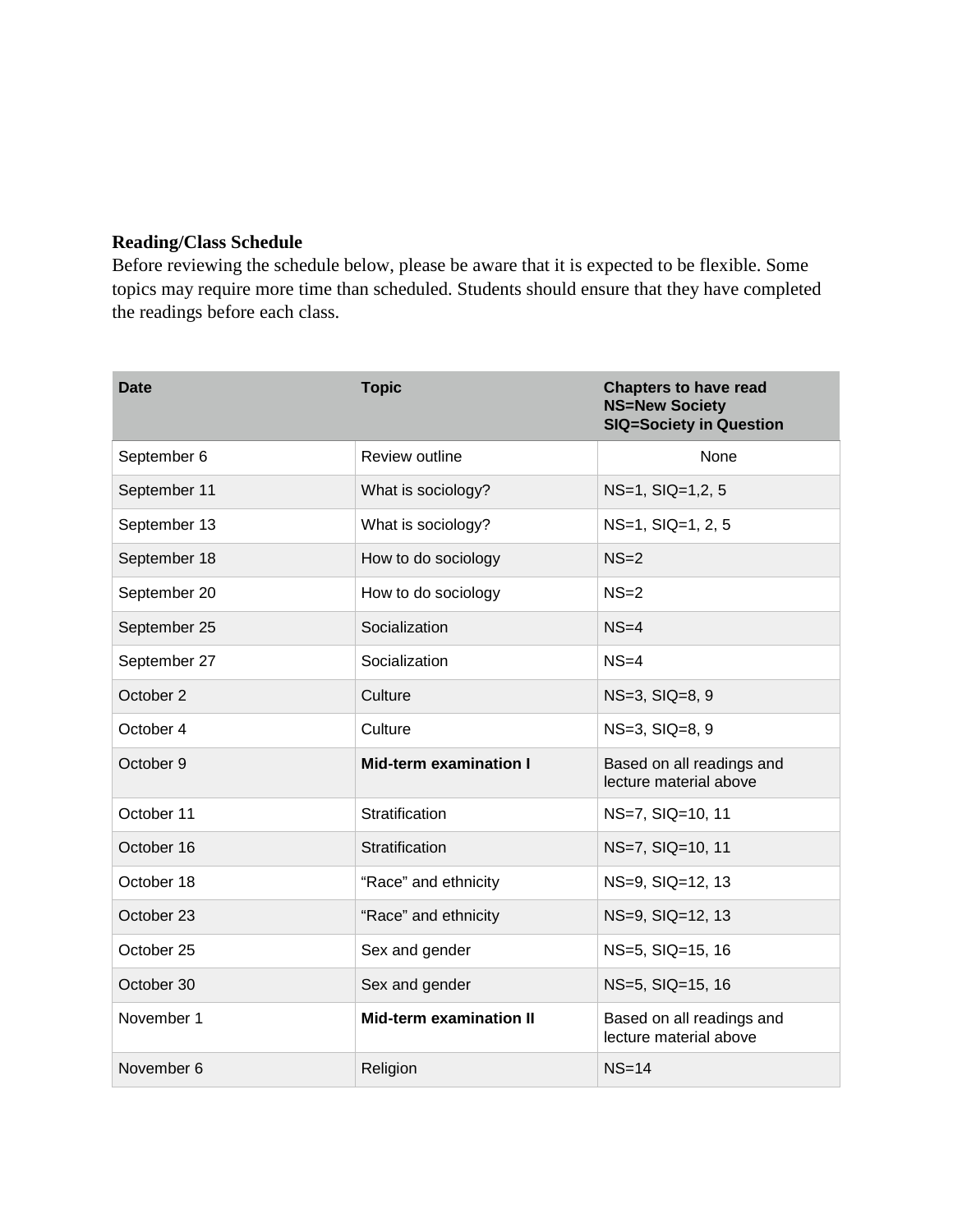| Date        | <b>Topic</b>       | <b>Chapters to have read</b><br><b>NS=New Society</b><br><b>SIQ=Society in Question</b> |
|-------------|--------------------|-----------------------------------------------------------------------------------------|
| November 8  | Religion           | $NS=14$                                                                                 |
| November 20 | Deviance and crime | $NS=15$ , $SIQ=21$ , $22$                                                               |
| November 22 | Deviance and crime | NS=15, SIQ=21, 22                                                                       |
| November 27 | *Urbanization      | $NS=16$                                                                                 |
| November 29 | *Urbanization      | $NS=16$                                                                                 |
| December 4  | Conclusion         | None                                                                                    |
| December 6  | Review             | None                                                                                    |

\**If time permits.*

## **Passing Grades**

In order to pass the course, students must obtain 50% or more overall as per the grading scale.

# **Grade Reappraisal**

Within two weeks of the date of the return of each examination grade, students seeking reappraisal may submit a written response to the instructor explaining the basis for reconsideration of the mark. The instructor will reconsider the assigned grade and book a time to meet with the student. A re- assessed grade may be increased, decreased, or remain the same.

# **Technology Use**

Electronic devices are common in Canadian classrooms. While they can be very effective in assisting students in the learning process, they can also be very distracting if not used properly. Students are encouraged to reflect on how their use of electronic devices affects their learning and how it affects others around them.

# **Email**

Electronic mail is a convenient way for students to communicate with professors. If not used properly, however, email use can become problematic. Before sending an email, please attempt to obtain information from the course outline. Please email me for administrative purposes only, for example, to set up an appointment. Please do not use email as a substitute for an office visit. Questions regarding course content, student challenges, grades, or other personal issues should be dealt with in person during my office hours.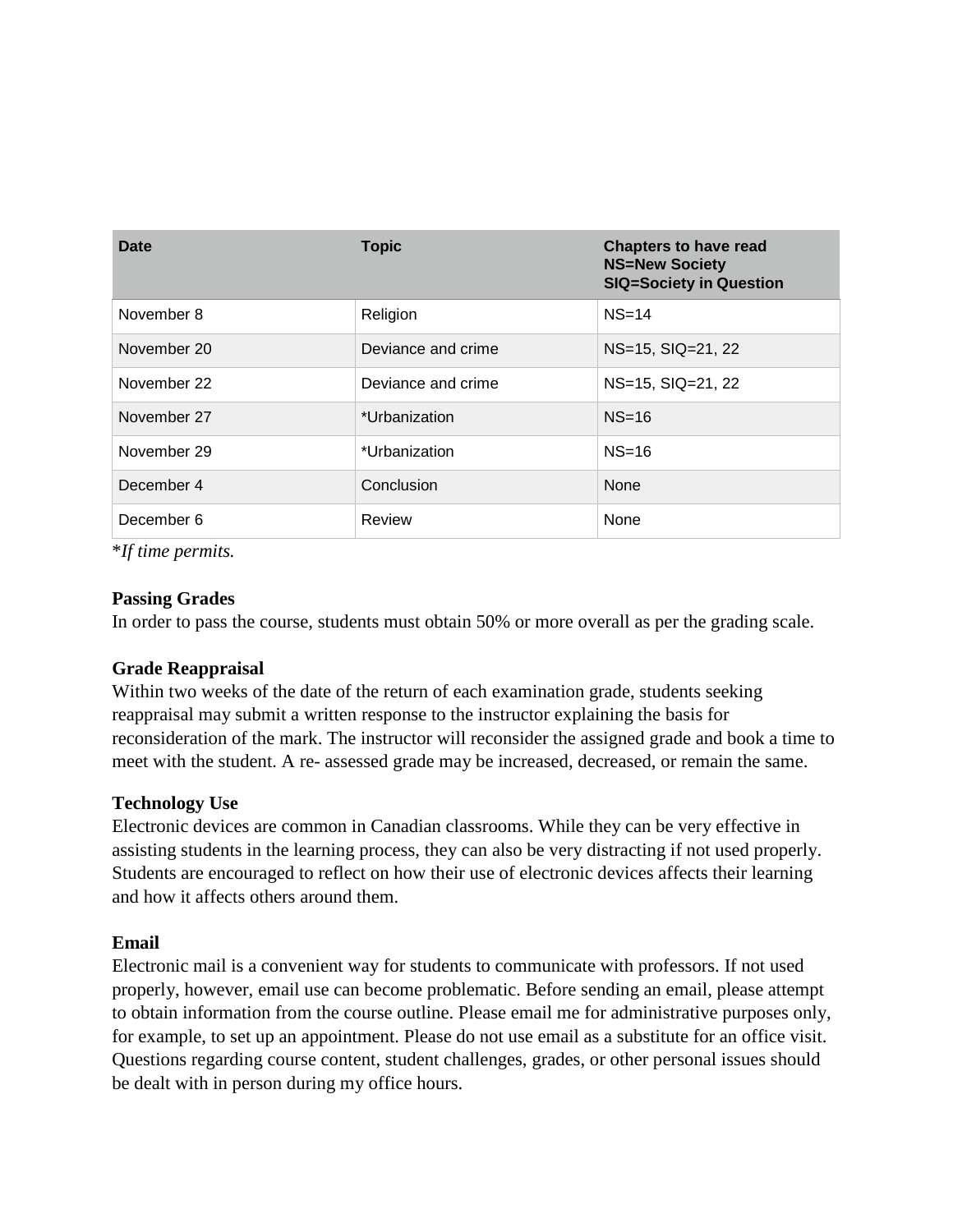#### **Handing in Papers, Assignments**

- 1. The main Sociology Department office does not deal with any course-relatedmatters. Please speak directly to your instructor.
- 2. Protection of Privacy: The Freedom of Information and Protection of Privacy (FOIPP) legislation does not allow students to retrieve any course material from public places. Anything that requires handing back will be returned directly during class or officehours. If students are unable to pick up their assignments from the instructor, they provide the instructor with a stamped, self-addressed envelope to be used for the return of the assignment.
- 3. Final grades are not posted by the Sociology Department. They are only availableonline.

#### **Ethics Research**

Students are advised that any research with human subjects – including any interviewing (even with friends and family), opinion polling, or unobtrusive observation – must have the approval of the Faculty Ethics Committee. In completing course requirements, students must not undertake any human subjects research without discussing their plans with the instructor, to determine if ethics approval is required.

#### **Academic Misconduct**

Please refer to the website listed below for information on University of Calgary policies on Plagiarism/Cheating/Other Academic Misconduct: **<http://www.ucalgary.ca/pubs/calendar/> current/k-2-1.html**

## **Deferrals**

When possible, please provide advance notice if you are unable to write an exam or complete/ turn-in assignments on time. All requests for deferral of a course component due to health reasons must be accompanied by written documentation as outlined in the University Calendar and should be obtained while the student has the health issue rather than after recovery. Deferrals will be allowed in the following circumstances: illness, domestic affliction or religious conviction. Travel arrangements, misreading the syllabus, and scheduling conflicts with other classes or employment are not valid reasons for requesting a deferral. Deferrals will not be granted if it is determined that just cause is not shown by the student.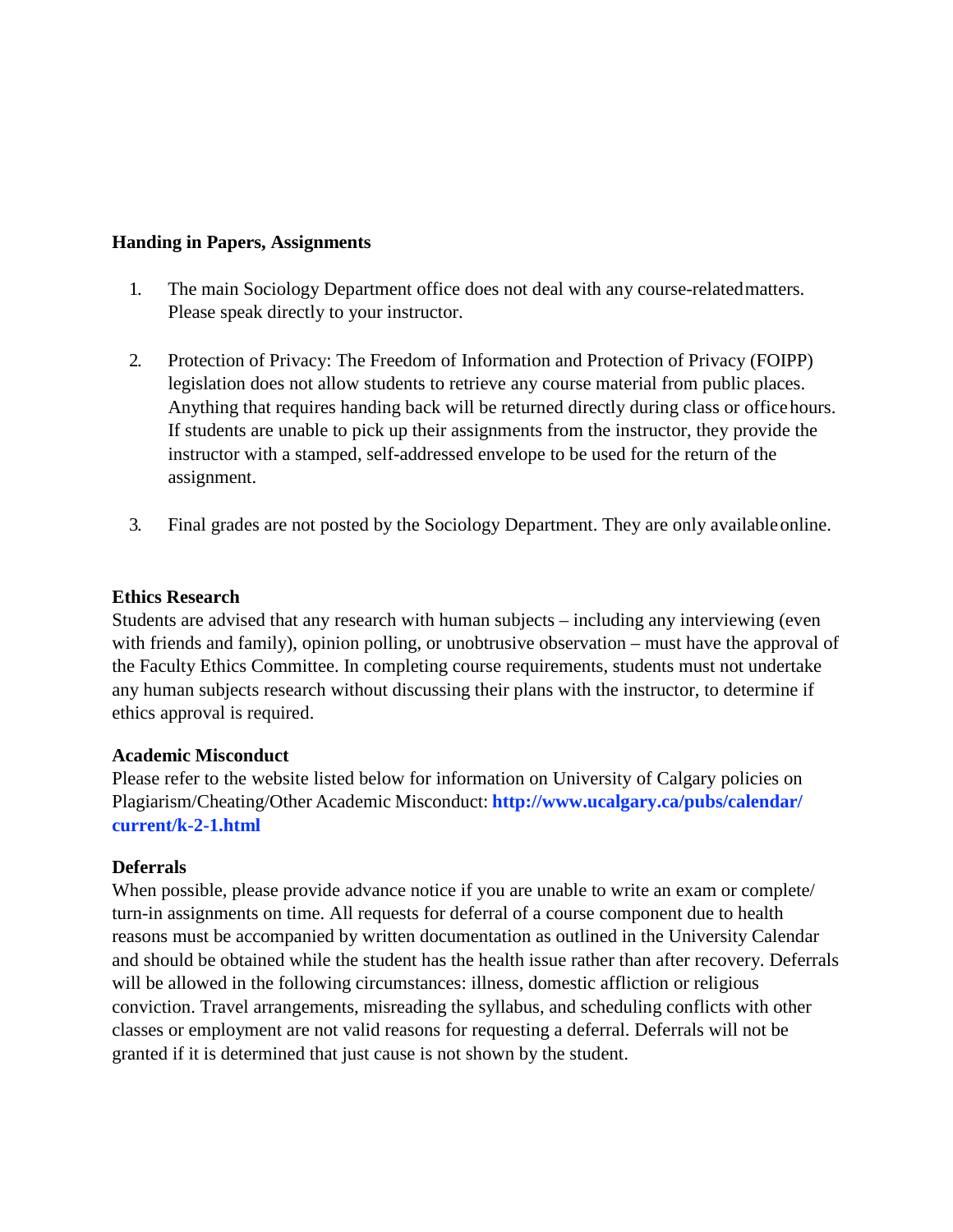If you have missed a test for a legitimate reason, the instructor can require you to write a "make up" test as close in time to the original test as possible or can choose to transfer the percentage weight to another course component. If the instructor schedules a "make up" test for you, its date and location will be at the convenience of the Department of Sociology.

**Deferred Final Exam Form:** Please note that requests to defer a Registrar scheduled final exam are dealt with through the Registrar's Office. Further information about deadlines, and where paperwork should be taken, is available on the form, which can be found at: **https:// [www.ucalgary.ca/registrar/student-forms](http://www.ucalgary.ca/registrar/student-forms)**

**Deferred Term Work Form:** Deferral of term work past the end of a term also requires a form to be filled out. It's available at: **https:/[/www.ucalgary.ca/registrar/files/registrar/](http://www.ucalgary.ca/registrar/files/registrar/) deferred\_termwork15\_0.pdf**

Once an extension date has been agreed between instructor and student, the form should be taken to the Faculty of Arts Program Information Centre (SS 110) for approval by an Associate Dean (Students).

## **Student Representation**

The 2018-19 Students' Union VP Academic is Jessica Revington: email: [suvpaca@ucalgary.ca.](mailto:suvpaca@ucalgary.ca) For more information, and to contact other elected officials with the Student's Union, please visit this link: **https:/[/www.su.ucalgary.ca/about/who-we-are/elected-officials/](http://www.su.ucalgary.ca/about/who-we-are/elected-officials/)**

You may also wish to contact the Student Ombudsperson for help with a variety of Universityrelated matters: **<http://www.ucalgary.ca/ombuds/contact>**

## **Emergency Evacuations**

In the case of fire or other emergency evacuation of this classroom, please proceed to the Energy, Environment and Experiential Learning building (EEEL). Please check these assembly point locations for all of your classes at:<http://www.ucalgary.ca/emergencyplan/assemblypoints>

#### **Safewalk**

The University of Calgary provides a "safe walk" service to any location on Campus, including the LRT, parking lots, bus zones, and campus housing. For Campus Security/Safewalk, call 220-5333. Campus security can also be contacted from any of the "help" lines located across Campus.